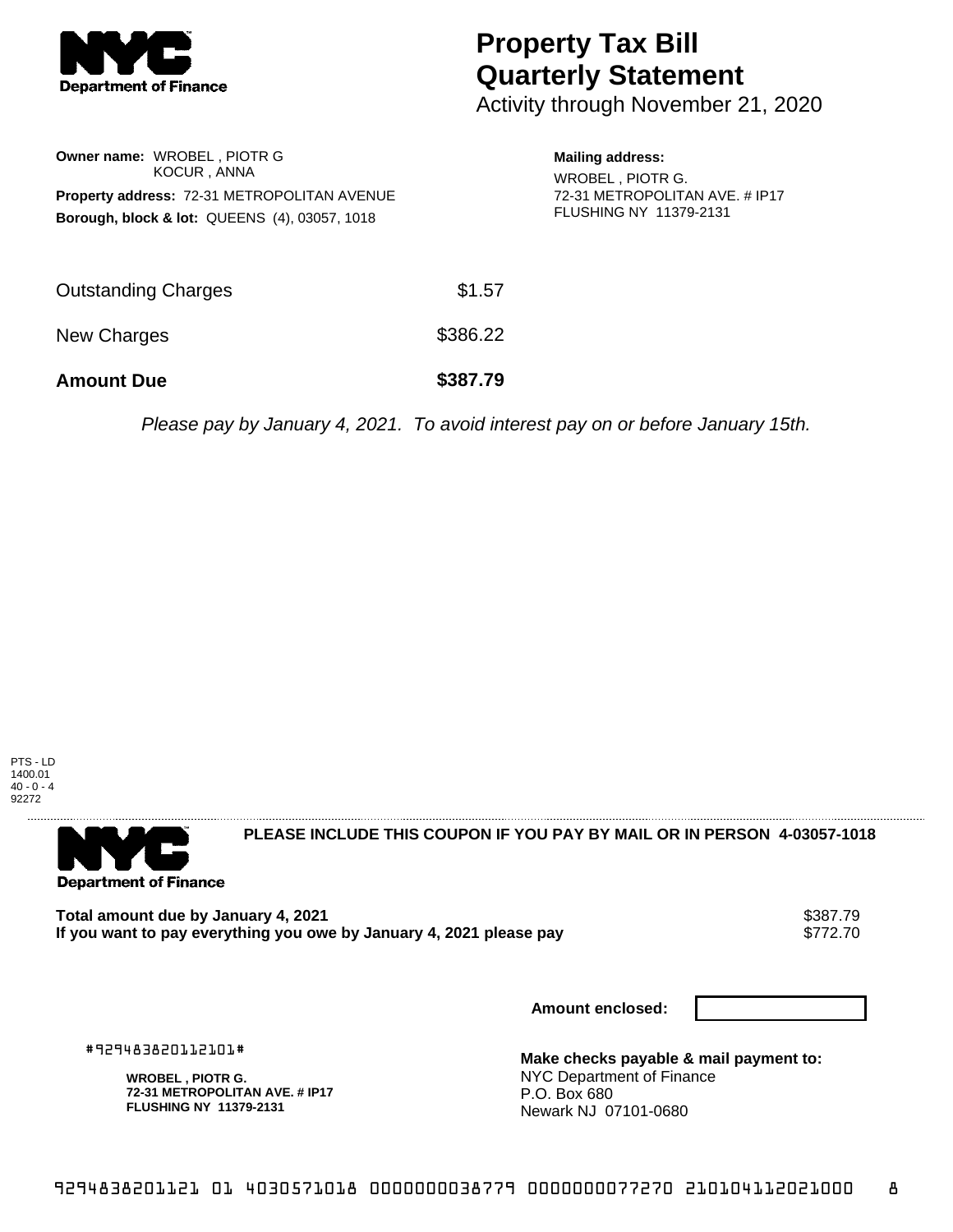

| <b>Billing Summary</b>                                                     | <b>Activity Date Due Date</b>           | Amount       |
|----------------------------------------------------------------------------|-----------------------------------------|--------------|
| Outstanding charges including interest and payments                        |                                         | \$1.57       |
| <b>Finance-Property Tax</b>                                                | 01/01/2021                              | \$375.04     |
| <b>Adopted Tax Rate</b>                                                    |                                         | \$11.18      |
| <b>Total amount due</b>                                                    |                                         | \$387.79     |
| <b>Tax Year Charges Remaining</b>                                          | <b>Activity Date</b><br><b>Due Date</b> | Amount       |
| <b>Finance-Property Tax</b>                                                | 04/01/2021                              | \$375.04     |
| <b>Adopted Tax Rate</b>                                                    |                                         | \$11.18      |
| Total tax year charges remaining                                           |                                         | \$386.22     |
| If you want to pay everything you owe by January 4, 2021 please pay        | \$772.70                                |              |
| If you pay everything you owe by January 4, 2021, you would save:          |                                         | \$1.31       |
| How We Calculated Your Property Tax For July 1, 2020 Through June 30, 2021 |                                         |              |
|                                                                            | Overall                                 |              |
| Tax class 4 - Commercial Or Industrial                                     | <b>Tax Rate</b>                         |              |
| Original tax rate billed                                                   | 10.5370%                                |              |
| New Tax rate                                                               | 10.6940%                                |              |
| <b>Estimated Market Value \$39,950</b>                                     |                                         |              |
|                                                                            |                                         | <b>Taxes</b> |
| <b>Billable Assessed Value</b>                                             | \$14,237                                |              |
| <b>Taxable Value</b>                                                       | \$14,237 x 10.6940%                     |              |
| <b>Tax Before Abatements and STAR</b>                                      | \$1,522.52                              | \$1,522.52   |
| Annual property tax                                                        |                                         | \$1,522.52   |
| Original property tax billed in June 2020                                  |                                         | \$1,500.16   |
| <b>Change In Property Tax Bill Based On New Tax Rate</b>                   |                                         | \$22.36      |

Please call 311 to speak to a representative to make a property tax payment by telephone.

For information about the interest rate charged on late payments, visit nyc.gov/taxbill.

## **Home banking payment instructions:**

- 1. **Log** into your bank or online bill pay website.
- 2. **Add** the new payee: NYC DOF Property Tax. Enter your account number, which is your boro, block and lot, as it appears here: 4-03057-1018 . You may also need to enter the address for the Department of Finance. The address is P.O. Box 680, Newark NJ 07101-0680.
- 3. **Schedule** your online payment using your checking or savings account.

## **Did Your Mailing Address Change?**

If so, please visit us at **nyc.gov/changemailingaddress** or call **311.**

When you provide a check as payment, you authorize us either to use information from your check to make a one-time electronic fund transfer from your account or to process the payment as a check transaction.